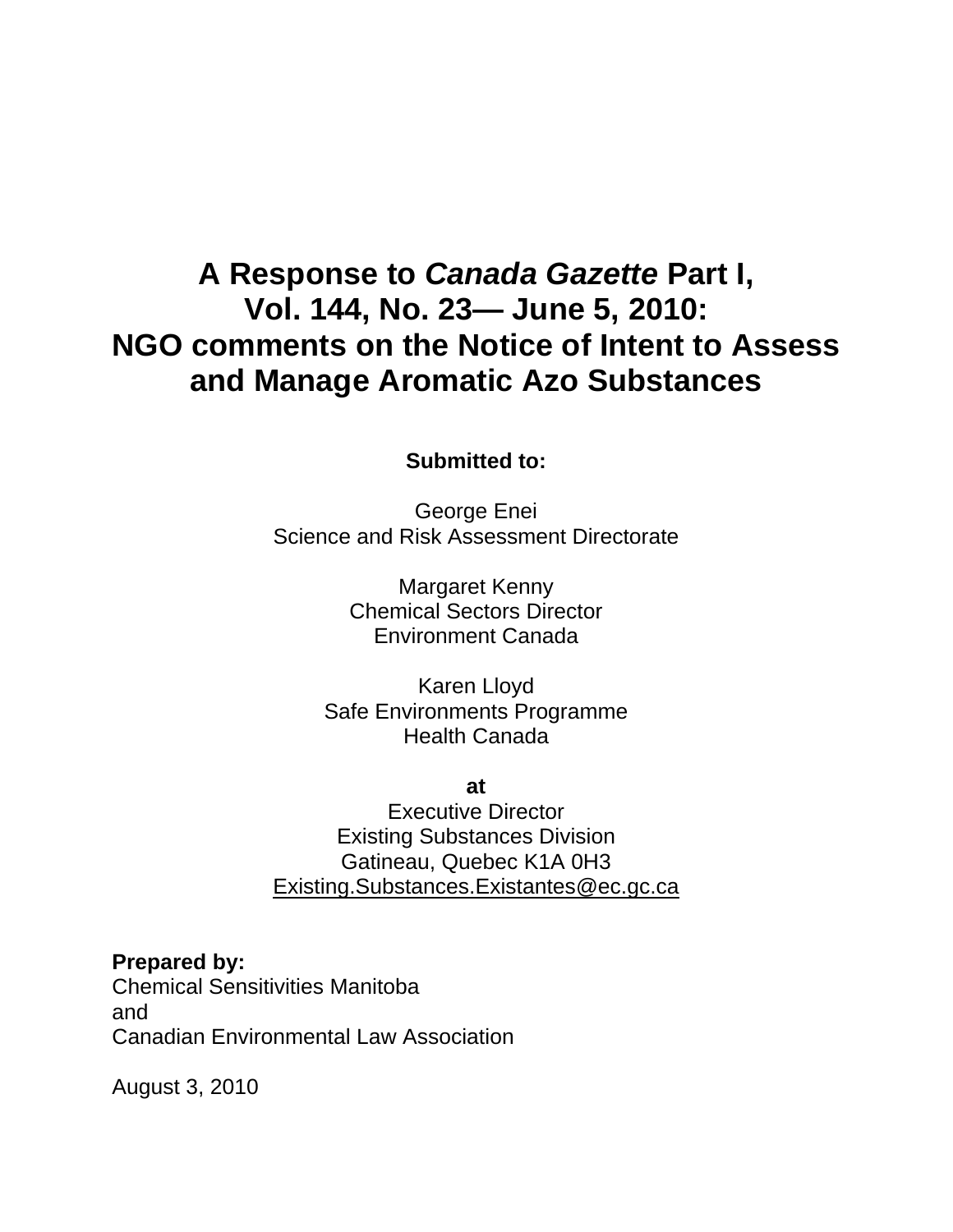### **Introduction**

The Canadian Environmental Law Association (CELA) and Chemical Sensitivities Manitoba (CSM) are submitting the following comments in response to the *Canada Gazette* Part 1, Vol. 144. No. 23, June 5, 2010, Notice of intent to assess and manage the risks to the health of Canadians and their environment posed by aromatic azo substances which may break down to certain aromatic amines, substances which may break down to certain benzidines, and the corresponding aromatic amines or benzidines.

CELA (www.cela.ca) is a non-profit, public interest organization established in 1970 to use existing laws to protect the environment and to advocate for environmental law reform. It is also a legal aid clinic that provides legal services to citizens or citizens' groups who are otherwise unable to afford legal assistance. In addition, CELA also undertakes substantive environmental policy and legislation reform activities in the areas of access to justice, pollution and health, water sustainability and land use issues. Under its pollution and health program, CELA has been actively involved in matters that promote the prevention and elimination of toxic chemicals addressed in the *Canadian Environmental Protection Act*, including the categorization process and implementation of the CMP.

Chemical Sensitivities Manitoba (CSM), a volunteer organization, was founded in 1997 by four individuals who saw the need to address the effects of toxic chemicals on human health and the possible link between the onset of chemical sensitivities and chemical exposure and, in particular, chronic low-level exposure. CSM raises awareness of the presence of toxic chemicals in the home and the environment and strongly advocates for the safe substitution of these toxins.

Our respective organizations have submitted substantial comments on assessment results and proposed management options for assessed substances under the Challenge Program of the Chemicals Management Plan (CMP). To date, our organizations have commented on substances under Batches 1 to 9 and provided substantial comments on the government's risk management approach on these substances. While our organizations support some of the proposed assessment results, we have elaborated on the gaps and limitations on specific aspects of the risk assessment conducted and the proposed management instruments for a number of specific chemicals. Consequently, we developed substantial recommendations to address these gaps and limitations.

In this submission, we will outline our concerns regarding the Notice of Intent announced by the Canadian government to assess 350 aromatic azo- and benzidinebased substances under a class approach. We also provide a list of elements that we identified as essential for completing assessments on these substances.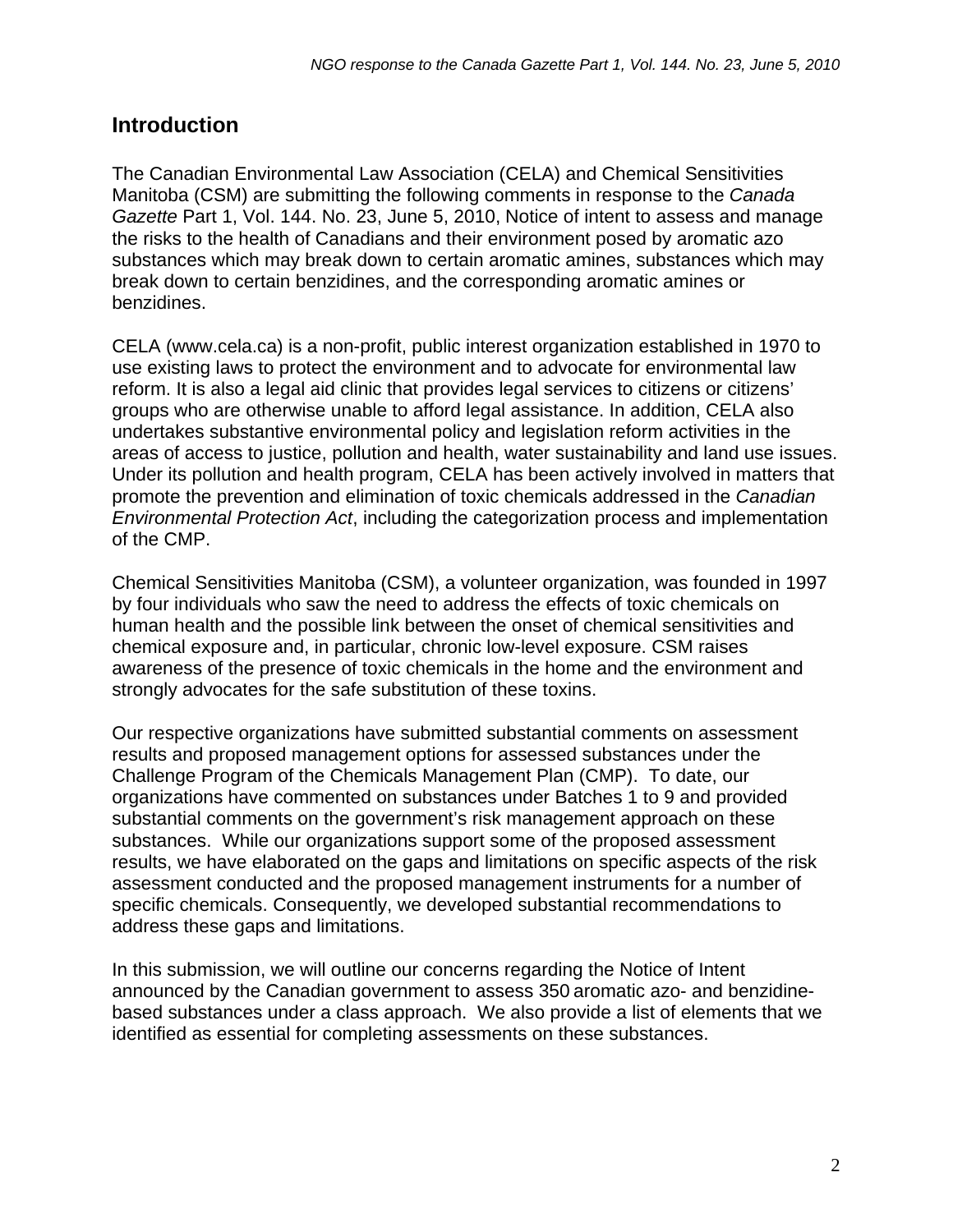### **Background**

Aromatic azo- or benzidine-based substances can have similar structural features and, as a result, may have similar physical, chemical and toxicological properties. These substances are capable of environmental degradation and/or metabolism in organisms to aromatic amine metabolites, some of which may be hazardous to human health or the environment. Azo-based substances with aromatic amines can undergo a reductive cleavage of the azo linkage which would result in a free aromatic amine. Substances containing benzidine or benzidine congeners (with azo or other linkages) could react with active metabolites being produced. Aromatic azo– or benzidine-based substances could have similar commercial applications and possible, similar exposure patterns.

Some of these substances have already been prioritized during the categorization of substances and some of them have been identified during the Challenge of the Chemicals Management Plan. While it is expected that the assessments will be done in phases with those substances of highest concern being published first, some overlap of properties of toxicity is expected. For example, CELA and Ecojustice submitted joint comments in response to the application of the rapid screening tool to 754 substances considered substances of "low concern".<sup>[1](#page-2-0)</sup> In this submission, we highlighted (see Appendix 1) selected substances that may be probable carcinogens, estrogenic or teratogens. Some of these chemicals are listed in the Notice of Intent, for example chemicals with the following CAS numbers: 2429-71-2, 2829-42-7 and 2870-32-8. In order to understand the range of impacts on the environment and human health, a more rigorous assessment of these substances is necessary.

### **Issues**

 $\overline{a}$ 

We are submitting the following comments to provide government guidance on steps necessary to address the 350 substances covered under this Notice. At the moment, the Notice of Intent suggests taking a class approach. The comments below raise concerns about the class approach as well as essential components that should be included in the assessment of these substances.

1) **Lack of public dialogue on approach** – We do not oppose the use of the class approach generally to address specific classes of substances such as brominated flame retardants or perfluorinated compounds. However, It is premature to consider taking a class approach to address these specific 350 substances without a fulsome public dialogue on criteria used to establish the classes (for example, same use pattern or application, same structure/properties,

<span id="page-2-0"></span><sup>1</sup> Canadian Enviromental Law Association and Ecojustice. *NGO Comments on Government's Proposal to "take no further action" on 754 Low Ecological Concern Substances as published in the Canada Gazette Part 1, Volume 41, Number 25 (August 2007).* Access at http://s.cela.ca/files/uploads/590\_lecs.pdf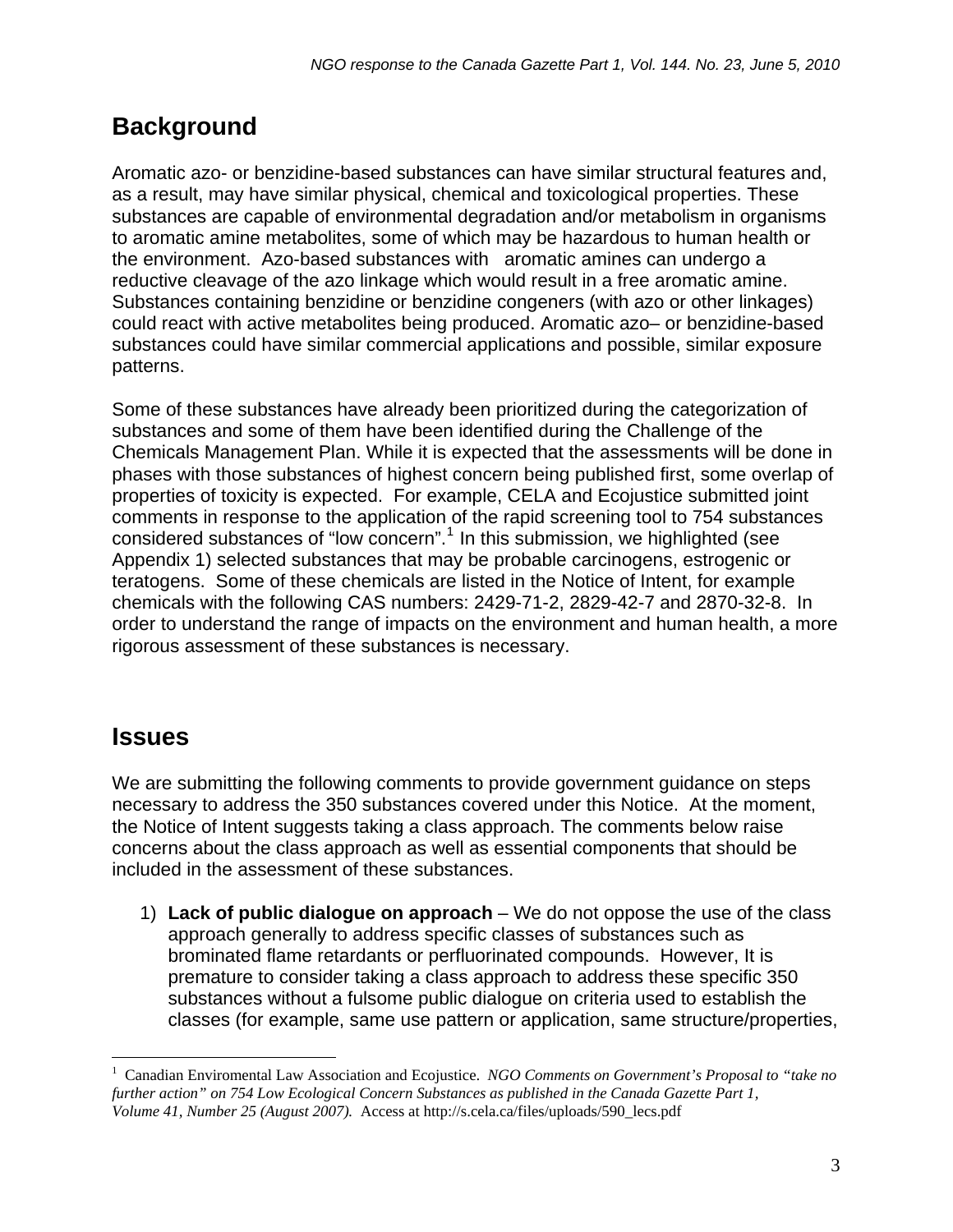or specific sector use). To date, there has been very little public debate on how these substances should be addressed, let alone considering the use of a class approach. All approaches should be under consideration for further public dialogue to focus on how the assessments and management of these substances could be best achieved.

#### *We urge the government to establish a public process to discuss how these substances should be assessed.*

**2) Applying the precautionary principle in the absence of scientific data** – We have long advocated and supported the evaluation of substances through a class or group approach where the substances exhibit similar modes of action. However, it remains unclear how the government plans to identify the classes of substances in the Notice of Intent. While there are significant benefits to taking the class approach on these substances, such as promoting efficiency in the process and reducing the time required to conduct the assessment, there are also concerns that this approach will not aggressively seek the toxicity data and other information on the individual chemicals needed from stakeholders that use, manufacture, dispose and treat these substances. Full toxicity data submission will contribute to a better understanding of the differences between substances under evaluation as well as the potential environmental and health impact of each substance. In applying the precautionary principle, we urge the government to undertake assessments that will not promote the lowest common denominator approach. That is, we urge the government to seek full accountability by the industry stakeholders that benefit from the use, manufacture, disposal and treatment of these substances. The availability of data that shows the lowest toxicity of individual substances within a class should not be assumed to be representative of an entire class. Rather, a precautionary approach, in the absence of full information about the entire class of substances, should consider data representing the greatest toxicity threat and assume that is the toxicity for the entire class.

There are evolving integrated approaches that require further consideration in this context for assessing and testing substances. For example, new techniques are being developed to address evaluation of pesticides such as the new Strategic Direction for New Pesticide Testing and Assessment Approaches by the US Environmental Protection Agency (see [http://www.epa.gov/pesticides/science/testing](http://www.epa.gov/pesticides/science/testing-assessment.html)[assessment.html](http://www.epa.gov/pesticides/science/testing-assessment.html)). Further discussions on how these new approaches can be applied in the CMP assessments is valuable.

In support of the precautionary approach, on-going efforts by government to improve the dataset on each substance are necessary. Without full public dialogue on whether these substances should assessed as a class or to identify the toxicity data required to evaluate them effectively, there is some concern that a class approach may not adequately promote the disclosure and submission of toxicity data for all the substances under consideration. We have seen in assessments conducted through the CMP in the past three years that significant data gaps continue to exist for chemicals identified as high concern. For this grouping of substances, we urge the government to make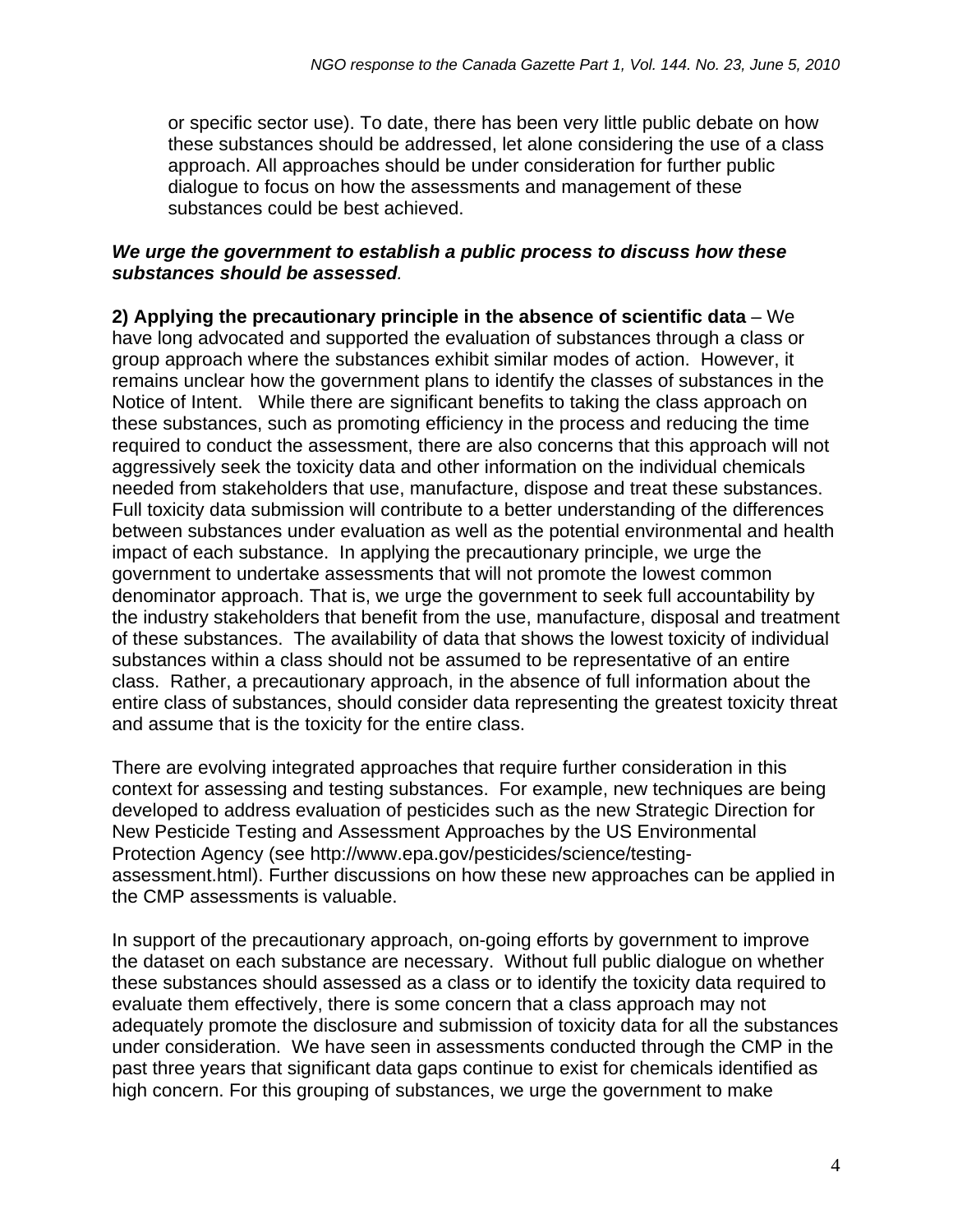significant and meaningful reductions in the data gaps. We also urge the government to commit to address the uncertainties associated with data gaps as it proceeds to address other substances identified through the categorization process.

**3) Address Data gaps in a comprehensive manner using Section 71 (1)(c)** - In addition to our comments above and based on the experience gained through the implementation of the Challenge Program of the Chemicals Management Plan, there has been very limited evidence of the submission of empirical data for physical and chemical properties for many substances - data that are considered fundamental to the assessment of a substance or a class of substances. We hope the government takes this opportunity to address these gaps in the assessment of the aromatic azo- and benzidiene-based substances The government should reduce its reliance on data generated from modelling or analogues by using its full authority under section 71(1)(c) of CEPA to fill these data gaps in order to reduce the level of uncertainty in the assessments associated with these substances.

It is also uncertain how the government will deal with insufficient toxicological data for all the breakdown products or metabolites of these substances. This should been clearly articulated in the Notice of Intent.

**4) Class action approach may weaken quality of risk management** - Depending on how substances are grouped together in this class action approach, there is the possibility some elements of risk management may be overlooked or underdeveloped. For example, in the review of persistence or bioaccumulation data for a number of pigments and dyes assessed under the Industry Challenge (for example under Batch 3 and Batch 6), analogues were identified and used to make conclusions instead of empirical data because of similarities in physical structures, properties and use patterns. When there is the potential that the assessment will rely on the use of analogues to make decisions on specific physical and chemical properties for some of the substances, it is essential that the process should include a clear and full justification on how these analogues were identified, ranked against other analogues and eventually selected in order to make the necessary decisions. This will promote transparency and identify where the data gaps exists. There is also a need for assessors to indicate where data, including toxicity data, were not made available by stakeholders that manufacture, use or sell these substances.

It is hoped that each grouping of substances will be critically assessed and that attention will be paid to any anomalies within a grouping.

**5) Lack of capacity for public to review adequacy of assessments** - The public may be significantly challenged to review risk assessments for these substances under a class approach given the number of substances to be covered. The scope and details of the assessment would be expected to be substantial. The quality of public engagement to review and comments on class assessments is compromised when the government releases these assessments for a 60 day comment period as required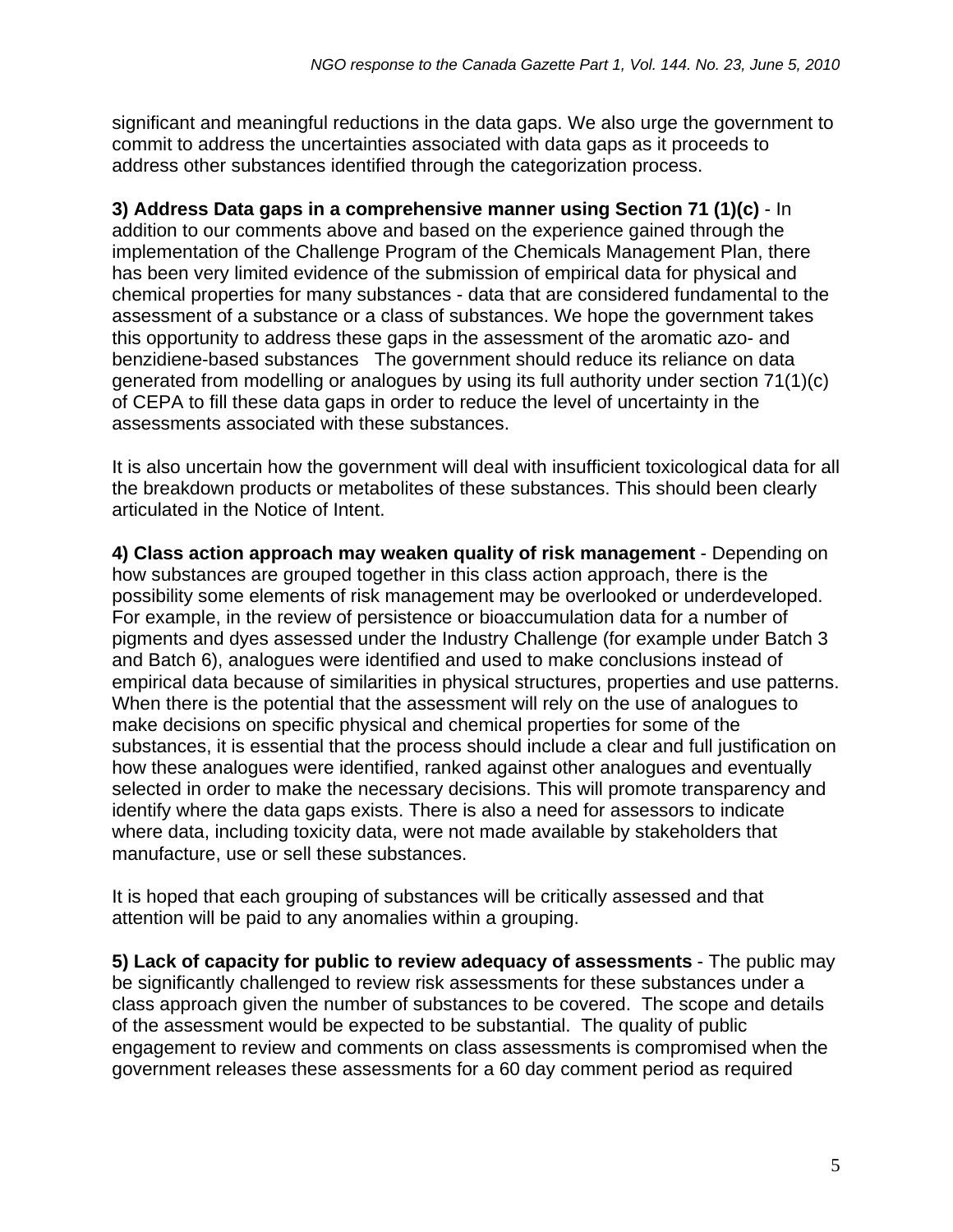under CEPA since there is the additional burden of public comment period on on-going assessments conducted on other substances under the CMP.

### **Elements for Assessments on Target Substances**

We are pleased to see that:

 $\overline{a}$ 

*The Ministers intend to consult with stakeholders on this list of aromatic azoand benzidine-based substances, potential substance groups, and information gaps to inform future information gathering exercises under section 71 of the Act. The Minister of the Environment intends to use section 71 to collect*  further information from those that may be involved in the manufacture, import *and use of the aromatic azo- and benzidine-based substances and related substances in Canada. Generation and submission of other information to inform decision-making may also be requested, including, but not limited to, the following: degradation and metabolism data; type of mixture, product or manufactured item; as well as concentration or range of concentration of the substance by weight in the manufactured item or product.[2](#page-5-0)*

While the use of section 71 of CEPA will result in useful information, the government should assume there is a suspicion of toxicity associated with these substances because of the results obtained from categorization and, for substances already identified in the Industry Challenge. Therefore, we urge the government to use section 71 (1)(c) to fill in necessary toxicity data, for example, to determine the potential for endocrine disruption of these substances. Hence, our organizations expect rigorous assessments to be conducted on the 350 aromatic azo- and benzidine-based substances with the application of the precautionary principle in the absence of toxicity data.

Below are essential elements that should be included in the assessments to be conducted.

**a) Applying the precautionary principle in the absence of toxicity data and seeking assessment process that will provide full identification and record of all data for all chemicals covered under the assessments** - A class approach may minimize the importance of presenting the full scope of data as details on chemicals can become lost. It is critical that the government seek full disclosure of toxicity data by industry stakeholders for these substances. Furthermore, assessment decisions should apply the precautionary principle in the absence of toxicity data or scientific uncertainty.

**b) Recognize and address the full life cycle of the substance** - This should include the use of the substance as a feedstock or raw material to its release in the environment

<span id="page-5-0"></span><sup>2</sup> Government of Canada. *Canada Gazette*, Part I, Vol. 144, No. 23 (June 5, 2010). Access

[http://www.gazette.gc.ca/rp-pr/p1/2010/2010-06-05/html/notice-avis-eng.html#d101,](http://www.gazette.gc.ca/rp-pr/p1/2010/2010-06-05/html/notice-avis-eng.html#d101) dated July 30, 2010.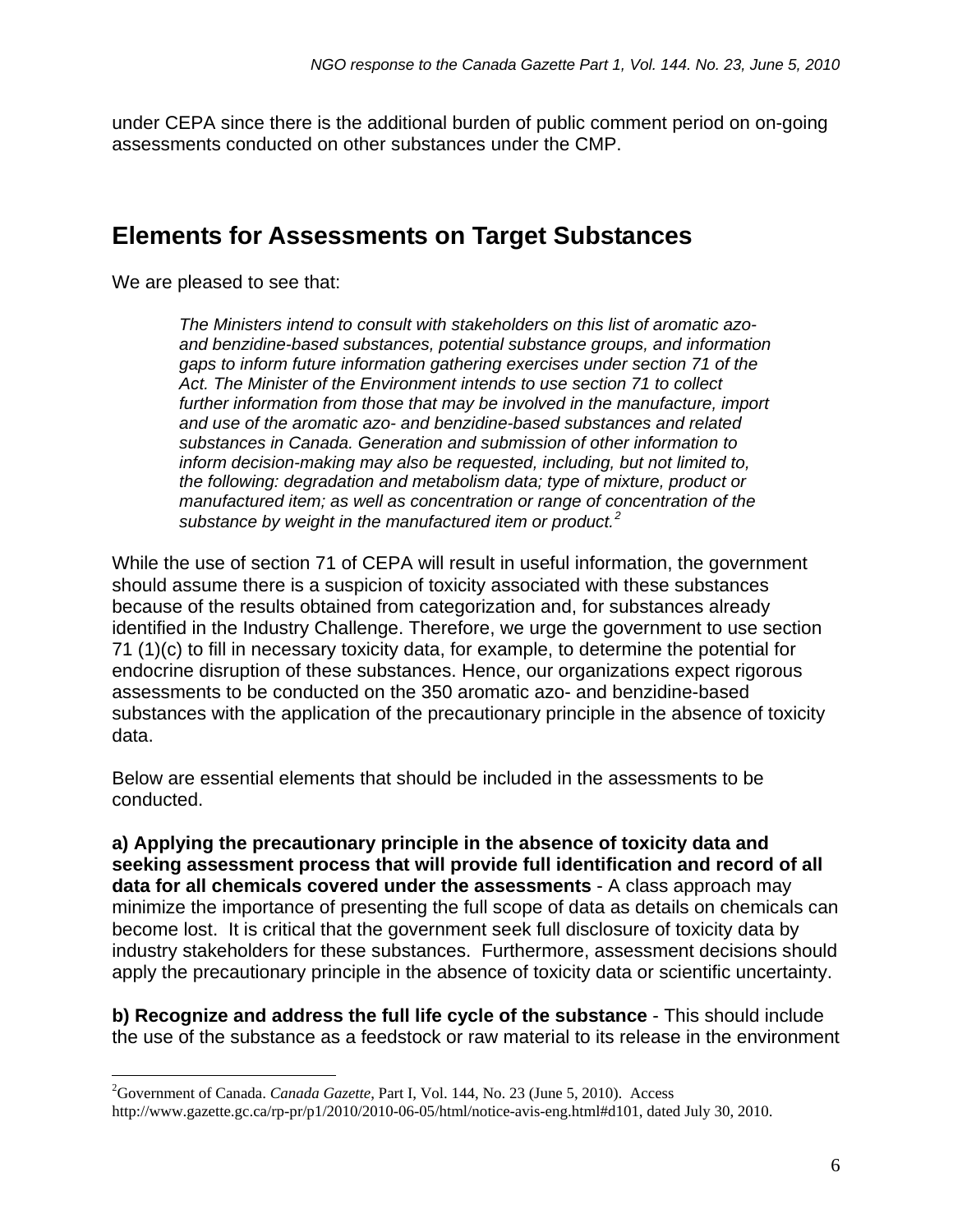at all phases of applicable process to disposal methods used for these chemicals including impacts from incineration practices or recycling processes, if applicable. While we recognize that there would likely be provincial regulations that apply to the waste disposal of these substances or products containing them, we stress that consideration of the disposal methods is a critical aspect of completing the assessment on these substances. Consideration of the life cycle approach for chemicals addressed under the CMP has been protracted. The government should take steps to ensure that disposal and any breakdown by-products associated with these processes are considered in the assessment of these substances.

**c) Need to address all metabolites/break-down products** - Taking a class action approach on 350 aromatic azo- or benzidine-based substances, it is assumed that the focus should be on the degradation to free aromatic amine metabolites. However, based on the Notice of Intent, we are uncertain if the government's approach will give consideration to identify the full range of breakdown products/metabolites and how they will be addressed in this approach since substances will be grouped together for assessment. It is essential that the assessments consider the toxicity of all metabolites and by-products from these substances as they may be potentially more toxic and can have wider range of impacts to the environment and health than just the aromatic azo or benzidine-based substances that are the focus of assessments. To date, no assessments under the CMP have adequately addressed metabolites and by-products and their toxicity. This is a significant gap and the present assessment approach should be modified to address this gap.

**d) Emissions data** - The government should obtain and present all emissions data to water, soil and sediment from industry on all substances to be assessed. It cannot be assumed if some substances have low releases they have no or little impact on human health and the environment. Regardless, the level of releases should be documented in the assessment. It is not unknown if the National Pollutant Release Inventory (NPRI) data is sufficiently accurate to report all releases to the environmental media mentioned. The NPRI has specific criteria for reporting so that there is some concern that many of these substances may be used in volumes that will not meet the reporting thresholds. While the government should undertake to address the limitations to NPRI program and efforts should be taken to expand the scope of reporting, additional methods to seek emissions data are urgently required for these substances.

**e) Data relevant to occupational health and vulnerable populations** - Consideration of vulnerable populations, particularly in occupational settings, women, infants and children, and communities that may be in close proximity to facilities that manufacture or use these substances should be included in the assessments of these substances. While we recognize that occupational health is addressed primarily under provincial jurisdiction, there is still a need to conduct these assessments with a consideration of the impacts to occupational health. This level of information would be promoting efficiency within the federal-provincial process as this information is then disseminated to provincial authorities.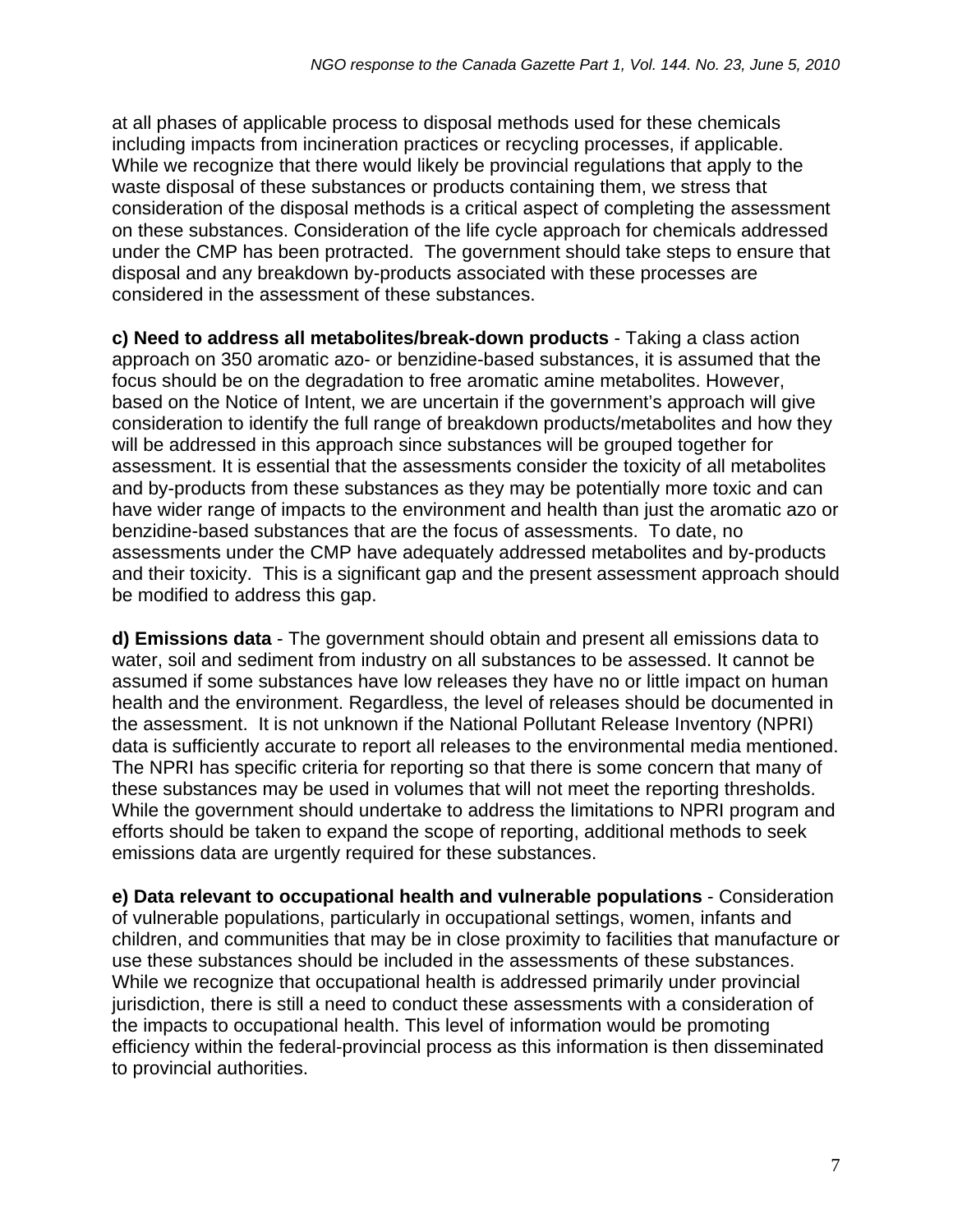**f) Consideration of synergistic and cumulative impacts** – None of the assessments conducted under the Industry Challenge have made any observations on the potential effects to the environment or health from cumulative impacts or synergistic effects. The absence of considering cumulative or synergistic impacts continues to be a significant gap in the assessments conducted on substances. We urge the government to take steps that will address these gaps. Given that the 350 substances to be assessed are used in a wide range of applications that include consumer products and industrial applications, the potential for impacts on the environment and human health from these substances and their breakdown products remain relatively unclear. Therefore, further consideration under the CMP implementation activities should be given to ongoing efforts to assess the cumulative or synergistic impacts of specific substances. For example:

i) pesticides (see http://www.hc-sc.gc.ca/cps-spc/pubs/pest/\_pol-guide/spn2001- 01/index-eng.php);

ii) the recommendations by the national research council on the cumulative assessment of phthalates (see <http://www8.nationalacademies.org/onpinews/newsitem.aspx?RecordID=12528>); and

iii) the National Academy of Sciences Report on Toxicology Testing in the 21st Century, upon which the above-noted new strategic direction for pesticides is based (see http://www.epa.gov/pesticides/science/testing-assessment.html).

## **Concluding Remarks**

Our comments above outline a number of elements our organizations expect in the risk assessments to be conducted on the 350 aromatic azo-or benzidiene-based substances. We hope the government will provide careful consideration of these elements to enhance the quality of the assessments. In particular, the Notice of Intent provides consideration of a class approach on these substances. It was noted that our organizations advocated for the class approach for substances demonstrating similar modes of action over the years. However, such an approach would be supported with clear commitments to apply the precautionary principle in the absence of toxicity data or uncertain data. That is, the presence of low toxicity data for one substance should not be taken to assume the all substances in the class have low toxicity. In these situations, the public has high expectation that the precautionary principle will be applied in the decision making process.

In closing, before conducting the assessments on the 350 substances, we strongly urge the government to establish a public dialogue that would focus on the type of assessment that should be undertaken on these substances rather than simply relying on the comments received through this 60-day comment period to inform them of the process.